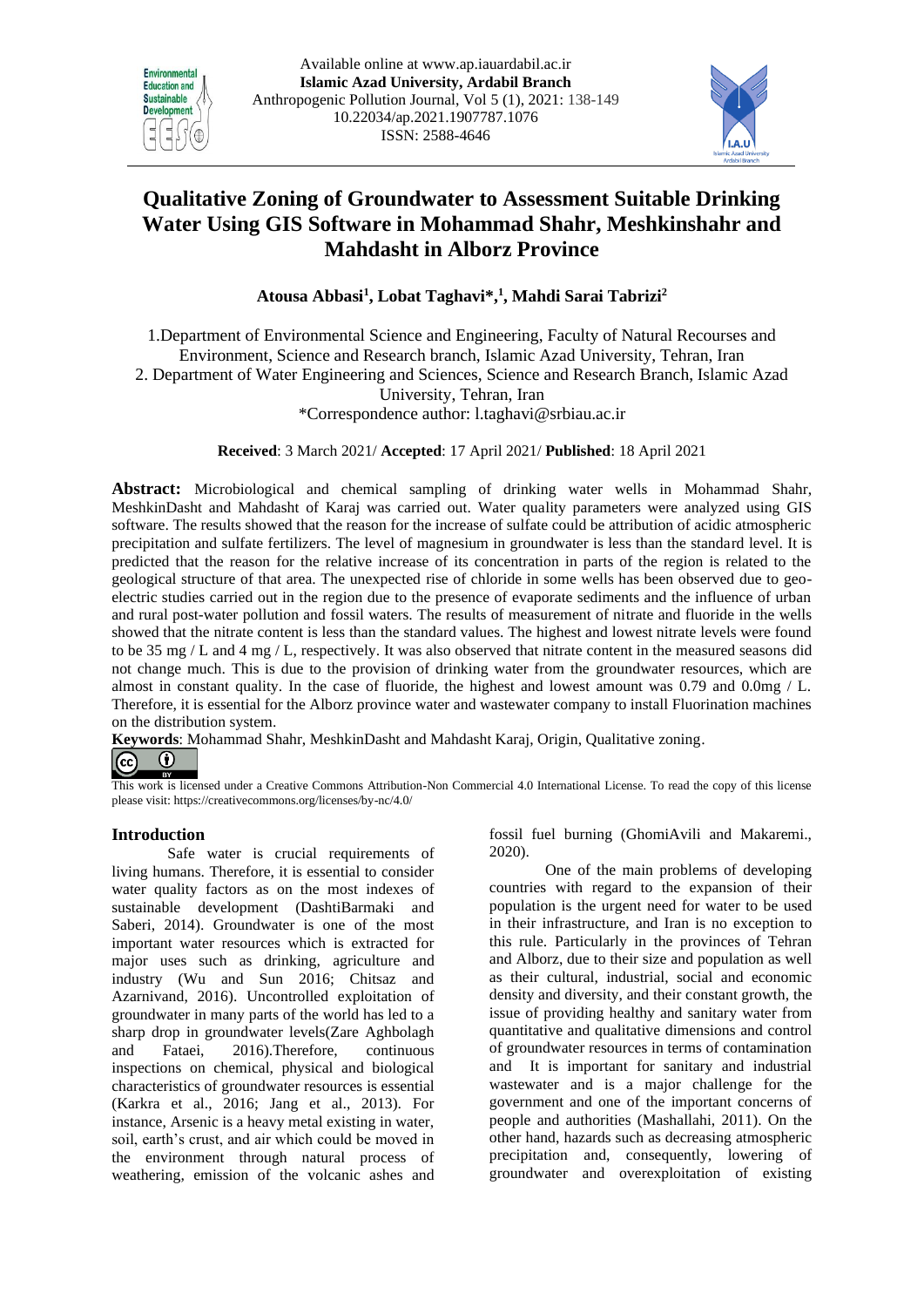resources, reduce the reservoirs of groundwater aquifers and impair the quality of water (Mashallahi, 2011). On the other hand, these low water sources are also qualitatively exposed to various environmental pollutants such as domestic wastewater, industrial, agricultural and livestock waste. Given that the damaging effects of unhealthy drinking water on human health are more urgent than the quantitative aspects of drinking water supply, more than any water supply operation is required, and according to a documented study on the areas, the sources of the quality of these resources has been identified. In this regard, by studying the water resources of different regions and providing their zoning maps in software environments such as GIS, along with identifying the type and factor and source of pollutants, a suitable platform for providing safe and healthy water from a qualitative point of view and preventing contaminated and controlling them, as well as saving the operating costs of digging new drinking water wells, created before any operations to identify suitable areas for the construction of drinking water wells. Numerous studies have been conducted in Iran on the quality of the groundwater and its qualitative zoning. These researches have surveyed different qualitative factors based on GIS software with regard to water requirements (Kouli et al. 2011; El-Fadel et al. 2013; Babiker& Mohamed 2014; Li et al. 2016; Atikul Islam et al. 2017).

The purpose of this research is to provide qualitative maps of drinking water wells of Mohammad Shahr, MeshkinDasht and Mahdasht of Karaj, and to make the above goals possible as well as providing the necessary technical and legal solutions to the health of drinking water sources. Also, by carrying out the experiments, even if routine quality tests are carried out on the wells of the area in question continuously, it is impossible to obtain a general outline of the process of social pollution, taking into account the hydrological and geological conditions. While having continuous quality information in a specific time period and modeling it in the GIS environment, it is possible to obtain a clear trend in the probability of drinking water wells in the region and use it in water resource management.

## **Review of the literature**

Azarin et al. (2017) investigated the quality of underground water in Dehgolan suburb of Sanandaj for irrigation and drinking water using GIS and land statistics. In this research, ordinary Kriging method was used to produce thematic maps. Water quality parameters including HCO3, SAR, EC, Mg to Cl, TDS, Ca, Nitrate and water hardness were used. The spherical variogram has two qualitative parameters for Cl and water hardness, and in the rest of the model, the

exponential model has the best fitting to the data. Distribution maps of irrigation and drinking water quality index showed suitable areas for irrigation and drinking. Karami (2016), with qualitative zoning and study of the origin of drinking water wells in Savojbolagh villages, studied 12 wells from 43 wells of this city, coordinated by Rural Water and Wastewater Company in GIS environment, which has been studied and analyzed in total of 32 samples. According to the analysis, the parameters of turbidity, pH, electrical conductivity, total soluble solids, total hardness, fluoride, chloride, and sulfate were standardized and always lower than the maximum allowed. Due to the lack of fluorine and low cost of fluorination, it is suggested that this activity be put on the agenda of Authorities. Suarez et al. (2017) studied the status of chemical analysis of drinking water wells in the Donnelly suburbs of Bangladesh and its relationship with some of the microbial parameters and the probable sources of contamination with the frequency of time of three months once every four years. In the sampling period, there was a significant correlation between water temperature and total number of fecal form 0.8 and the total number of total form 0.4. In addition, the correlation between total number of total form and phosphate was significant. The main cause of fecal contamination of water wells is the penetration of water from the traditional channel of cultivators to the well aquifer. de Joode et al. (2016) investigated the concentration of manganese in drinking water in Costa Rica villages. In addition to manganese concentration in this study, iron, arsenic, lead and cadmium have also been investigated. According to the results, only 6% of samples are standard and can be drinkable, while in 94% of samples the concentration of compounds is higher than standard and is due to non-seasonal spraying in banana fields of the region. As a result, manganese is considered as a health hazard in the region.

# **2. Materials and Methods Society and statistical sample**

The statistical population of this study was 3 Water and Wastewater District of Alborz province (Mohammad Shahr, MeshkinDasht and Mahdasht) and statistical samples of 5 geographical points in each area during the fall and winter of 2016. Sampling and measurement of turbidity, temperature, electrical conductivity, pH, total soluble solids, total hardness, fluoride, chloride, sulfate, nitrate, nitrite, sodium, potassium, calcium, magnesium were determined at autumn and winter. Samples were submitted to the Laboratory of Water and Wastewater of Alborz Province Company for carrying out the necessary analyzes. Then the zoning was carried out in the GIS environment. At the end, the analysis of the qualitative data of each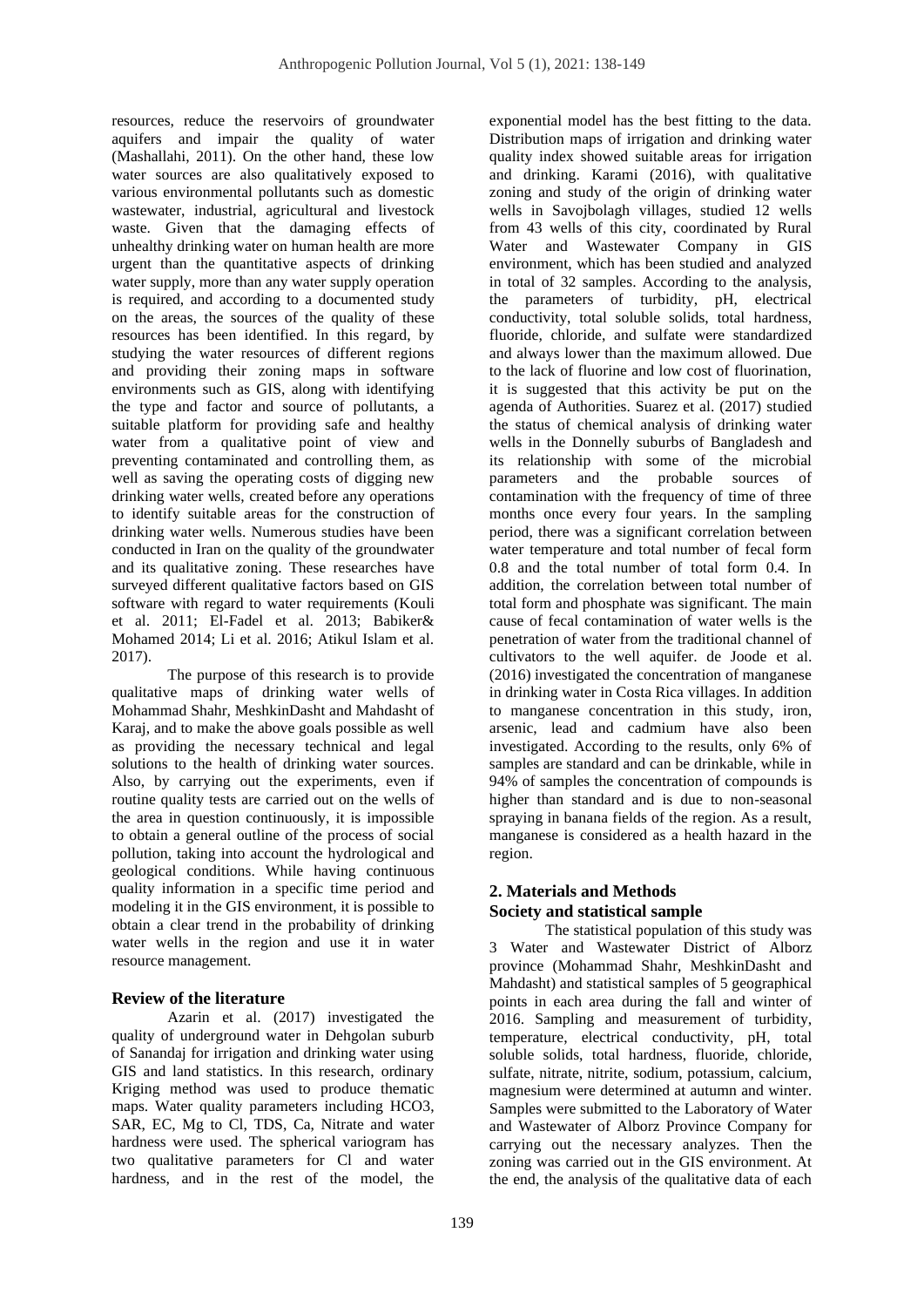well and the final interpretation and presentation of suitable points for digging and supply of drinking water was done.

#### **Research Methodology**

The study areas of this research are located on the aquifer of Karaj and Fardis (Figure 1) and the status of exploitation of this plain is

prohibited. Alluvial thickness in these areas is about 250 m, which is relatively low due to the rise of the floor. Based on the water content of the alluvial aquifer, this hydrologic unit during the 20 years' period from 1991 to 2011 has a depth of 17 m, with an average annual value of approximately 84 cm.



Figure 1: Study Areas on the Alluvial Aquifer of Karaj and Fardis

All microbial and chemical sampling was carried out in coordination with Alborz Water and Wastewater Company and all tests were carried out at the Laboratory of Water and Wastewater Company. Table 1 shows the qualitative parameters related to the analysis of water samples and the recommended test for measuring them according to the standard of the 1998 methodology.

|                  | Parameter                | Recommended test                    | code          |
|------------------|--------------------------|-------------------------------------|---------------|
| Anions           | Fluorine F-              | Fluoride Electrode / SPADNS         | $-F-4500$     |
|                  | Chlorine Cl-             | Argentometry                        | $-C1-4500$    |
|                  | Sulfate -24              | Turbidimetry                        | $-SO42-4500$  |
|                  | Carbonate CO-23          | Calculation                         | 2330          |
|                  | Bicarbonate HCO-3        | Calculation                         | 2330          |
|                  | Phosphate PO-34          | Vandomolibdophosphoric Acid         | p-4500        |
|                  | Nitrite NO-2             | spectrophotometry                   | NO2--4500     |
|                  | Nitrate NO-3             | Uv spectrophotometer                | $-NO3 - 4500$ |
| Cations          | Parameter                | Recommended test                    | Code          |
|                  | Calcium Ca+2             | Calculation                         | $Ca2 + -3500$ |
|                  | Magnesium Mg+2           | Calculation                         | $Mg2+3500$    |
|                  | Sodium Na+               | Flame photometry                    | $Na + 3500$   |
|                  | Potassium $K+$           | Flame photometry                    | $K + -3500$   |
|                  | Iron $Fe+2$              | PhenanthrolineMethode               | $Fe2 + -3500$ |
|                  | Manganese Mn+2           | PersulphateMethode                  | $Mn2 + -3500$ |
| Appearance       | Temperatures             |                                     | 2550          |
| and<br>digestive | рH                       | Wide range pH meter                 | A-4500        |
| factors          | Electrical conductivity  | Conductivity meter                  | $A - 2510$    |
|                  | Turbidity                | Nephelometery                       | 2130          |
|                  | Color                    | Visual / colorimetry                | 2120          |
|                  | Total solids soluble TDS | Total dissolve solids Driedat 180 c | 2540          |
|                  | Total hardness CaCO3     | <b>EDTA</b> Titration               | 2340          |
|                  | Permanent hardness CaCO3 | <b>EDTA</b> Titration               | 2340          |
|                  | Alkalinity M.o CaCo3     | <b>Acid Titration</b>               | 2320          |
|                  | AlkalinityP CaCo3        | <b>Acid Titration</b>               | 2320          |
|                  | Total alkalinity         | <b>Acid Titration</b>               | 2320          |

Table 1: Qualitative parameters related to the analysis of water samples and the recommended test to measure it

After analyzing the water samples in the studied areas, the water quality parameters will be analyzed using GIS software. Data analysis, data

processing and parameter analysis in the groundwater quality of the study area have been used with Excel and Arc GIS 10 software. After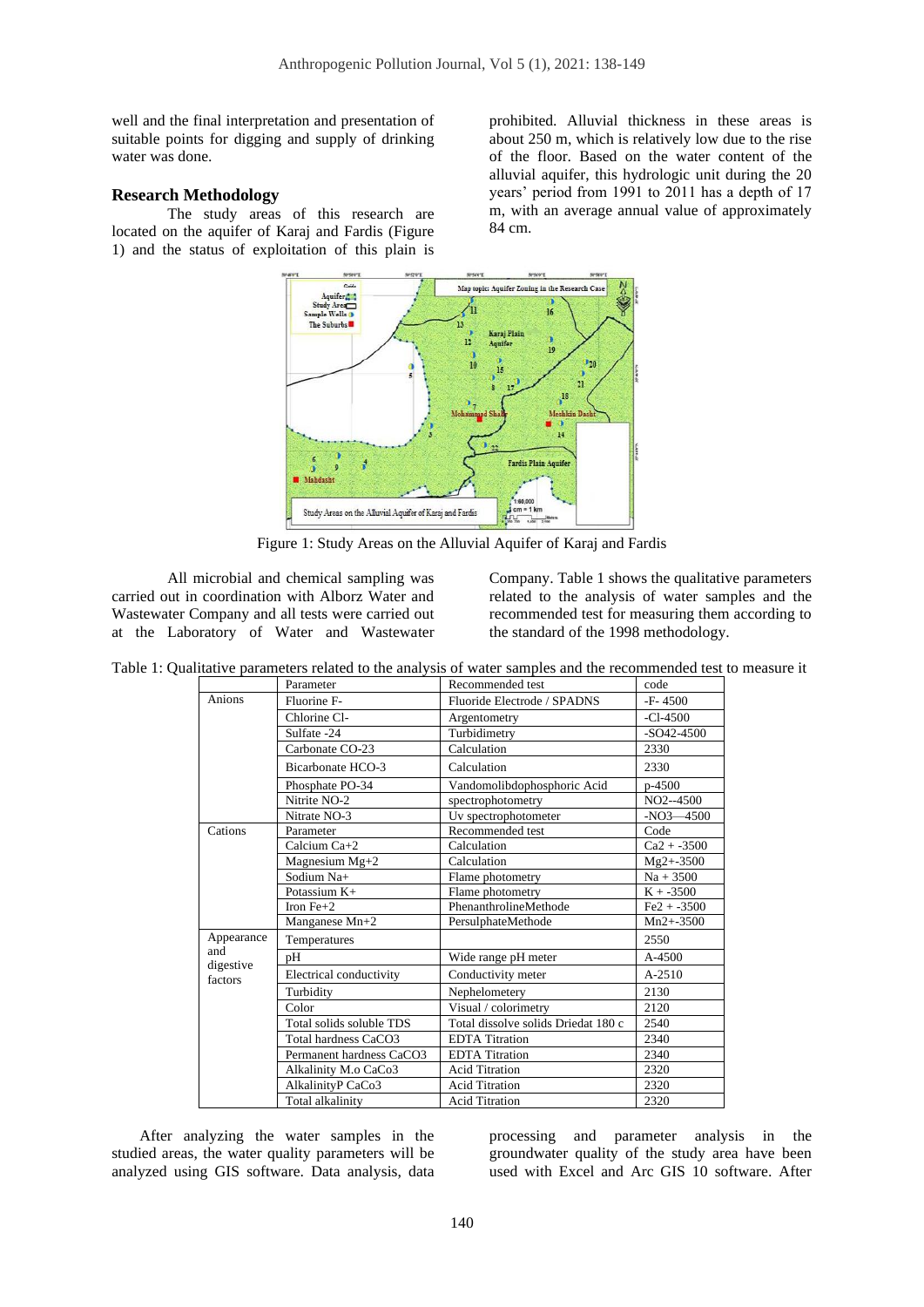generating descriptive information tables in the Arc map and constructing the Geodatabase in the Arc Catalog, it is attempting to produce mapping of the information values of the wells by means of interpolation and the inverse weighted distance (IDW). According to the experiments, the quality parameters measured in sample wells are Na +,  $Mg2$  +, Ca2 +, Cl- (in mg  $/L$ ) and PH, EC and TDS respectively (in mg / L). Based on the parameters, the qualitative zoning of each parameter is based on the IDW method and the appropriate and inappropriate zones are determined. Then, by laying the layers together and determining the distribution area of the quality zones, the water quality is defined by wells in terms of consumption for drinking, industry and agriculture.

The first layer of electrical conductivity (EC) of wells in the studied area is the lowest electrical conductivity of water in the area related to wells 3 and 5. The highest electrical conductivity is related to wells 6, 7, 8, 9, 14, 20, 21 and 22.

• The second layer of study, chlorine ion (CL) of wells in the study area, has the lowest chlorine in the area related to wells 3 and 5. The highest chlorine levels are related to wells 6, 7, 9. 14, 20 and 21.

The third layer, the amount of sodium ion (NA) in the studied wells, has the lowest amount of sodium in the well zone 3 area. The highest sodium content is related to wells 6, 7, 8, 9, 14, 15, 16, 20, 21 and 22.

The fourth layer of study, the sulfate (SO4) number of wells in the study area, has the lowest amount of sulfate in the well zone 3 area. The highest amount of sulfate is related to wells 6, 7, 8, 9, 10, 12, 14, 15, 16, 18, 19, 20, 21 and 22.

The fifth study layer, the amount of sodium absorption ratio (SAR) of wells in the study area, had the lowest sodium absorption ratio in the well-12 areas. The highest rate of sodium adsorption is related to wells 6, 7, 8, 9, 14, 15, 16, 20, 21 and 22.

The sixth study layer, the calciummagnesium ratio (Ca\_Mg) of wells in the study area, had the lowest calcium-magnesium ratio in the wells 10 and 19 area. The highest calciummagnesium ratio is related to well 13.

• The seventh study layer, the soluble solids content (TDS) of wells in the study area, had the lowest soluble solids content in wells 3 and 5. The highest number of soluble solids is related to wells 6, 7, 9, 14, 16, 20, 21 and 22.

The eighth study level, the water pH (pH) of wells in the study area, has the lowest acidity in the area related to wells 10 and 16. The maximum acidity of water is related to wells 12 and 16.

The ninth layer of study, the amount of Cation of wells in the study area, is the lowest cation in the area of wells 3 and 5. The highest number of cations is related to wells 6, 7, 9, 14, 16, 20, 21 and 22.

• The tenth study layer, the number of anions in wells in the study area, the lowest number of anions in the area related to wells 3 and 5. The highest number of anions is related to wells 6, 7, 9, 14, 16, 20, 21 and 22.

#### **3. Results**

#### **Groundwater quality of the region**

The city of Mashkin-e-Dashte and Mahdasht Alborz province have 58 wells. Due to the dispersion of wells at the level of these three areas and considering that some of these wells are located in residential areas and their quality is different, therefore, 22 of these wells have been selected as wells in the study and the changes in water quality in the region with regard to these wells has been investigated (Table 2).

|                                     | Table 2. Statistical Aliarysis of Water Quality at Hydrological Official – Raraj |         |         |         |                       |                             |          |            |
|-------------------------------------|----------------------------------------------------------------------------------|---------|---------|---------|-----------------------|-----------------------------|----------|------------|
| Characteristic                      | Unit                                                                             | Maximum | Minimum | Average | Standard<br>deviation | Coefficient of<br>variation | Skidding | Elongation |
| Absorption<br>Sodium<br>Ratio (SAR) |                                                                                  | 27.62   | 2.31    | 18.3    | $\overline{4}$        | 22                          | $-0.7$   | 3.93       |
| Sodium (Na)                         | Mg/L                                                                             | 130.4   | 7.22    | 43.66   | 20.19                 | 46.24                       | 1.48     | 4.56       |
| Sodium (Na)                         |                                                                                  | 4.87    | 1.98    | 3.65    | 0.47                  | 46                          | $-0.65$  | 1.7        |
| Magnesium (Mg)                      | Mg/L                                                                             | 15.7    | 0.7     | 4.24    | 2.29                  | 53.99                       | 2.42     | 9.93       |
| Magnesium $(Mg)$                    |                                                                                  | 2.75    | $-0.36$ | 1.35    | 0.51                  | 54                          | $-0.46$  | 1.85       |
| Calcium (Ca)                        | Mg/L                                                                             | 32.3    | 1.1     | 7.42    | 4.71                  | 63.55                       | 2.62     | 11.87      |
| Calcium (Ca)                        |                                                                                  | 3.48    | 0.1     | 1.9     | 0.58                  | 63                          | $-0.22$  | 0.6        |
| Sulfate (SO)                        |                                                                                  | 42      | 3.65    | 14.1    | 6.79                  | 48.19                       | 2.5      | 6.89       |
| Sulfate (SO)                        | Mg/L                                                                             | 3.74    | 1.28    | 2.65    | 0.39                  | 48                          | 0.47     | 3.13       |
| Chlorine (CI)                       |                                                                                  | 147.5   | 3.5     | 33.81   | 25.57                 | 65.75                       | 1.88     | 37.5       |
| Chlorine (CI)                       | Mg/L                                                                             | 4.99    | 1.25    | 3.26    | 0.73                  | 75                          | $-0.12$  | $-0.26$    |
| Acidity (pH)                        |                                                                                  | 8.68    | $\tau$  | 7.65    | 0.25                  | 3                           | 0.66     | 3.36       |
| Electrical<br>conductivity (EC)     | Mg/L                                                                             | 17.87   | 1.81    | 5.52    | 2.87                  | 0.51                        | 1.67     | 4.5        |
| Electrical<br>conductivity (EC)     |                                                                                  | 2.88    | 0.02    | 1.47    | 0.55                  | 52                          | $-0.49$  | 0.7        |
| Total solvent content<br>(TDS)      | Mg/L                                                                             | 10700   | 1088    | 3151.5  | 1493.09               | 47.37                       | 2.23     | 9.67       |
| Total solvent content<br>(TDS)      |                                                                                  | 2.37    | 0.08    |         | 0.43                  | 47                          | 0.02     | 0.41       |

Table 2: Statistical Analysis of Water Quality at Hydrological Unit of Tehran – Karaj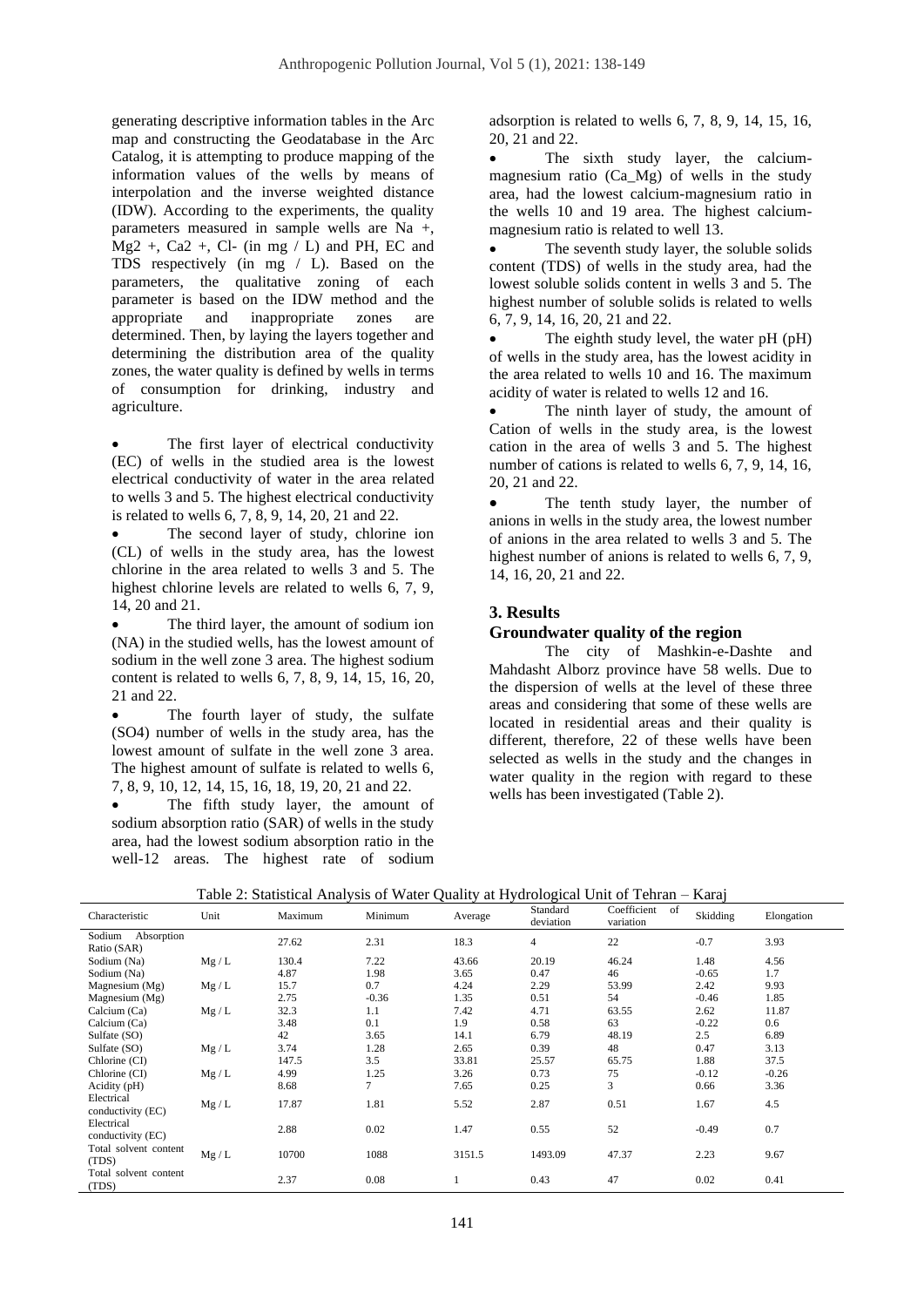

Based on figure 2, which shows the distribution of existing and sample wells on altitudes, most wells are located on the 1200 to 1250 meters.



Figure 2: Distribution of existing and sample wells on the altitudes of the study area

## **Qualitative water quality categorization for drinking based on layer assemblage**

After qualitative layers' assemblage of the wells studied, the water quality zonation of the area

was obtained in terms of drinking water, as shown in Figure. 3. The water quality classification is based on two Schuler and Wilcox models, the first for drinking and the latter for agricultural use.



Figure 3: District water quality zonation in terms of drinking due to overlaying of wells

The figure shows that salinity, sodium, sulfate, soluble solids ratio, and chlorine and Cation ions are very high in wells 3 and 5, and in wells 11, 12 and 19, and water consumption in these wells in the long run has been salinization and reduction of soil permeability and sedimentation and corrosion in water pipes. Based on the qualitative water zoning map, the 1-round and close to 4, the qualitative water has been degraded. Wells 3 and 5 have inappropriate status and wells 6, 7, 8, 9, 14, 20, 21 and 22 have good condition and wells 1, 2, 4, 10, 13, 15, 16, 17 and

18 with suitable conditions and acceptance and wells 11, 12 and 19 have average drinking conditions. Therefore, the studied area is classified as good, acceptable, moderate and inadequate, and the last two floors of the Schuler, which are completely unpleasant and non-drinkable, are not seen in these areas. In table (3), drinking ability information is appropriate to the quality of each well according to the parameters studied in Schuler classes. Figure 4 shows the Schuler diagram in the hydrologic unit of Tehran-Karaj.

| Table 3: Drinking capacity information for each well based on the parameters studied in Schuler classes |  |  |  |
|---------------------------------------------------------------------------------------------------------|--|--|--|
|                                                                                                         |  |  |  |

|               | $1000$ $\sigma$ . Benname capacity |      |      |      | <u>Thrormanon for cach went cased on the parameters stadied in behaved chasses</u> |            |             |
|---------------|------------------------------------|------|------|------|------------------------------------------------------------------------------------|------------|-------------|
| drinkable     | SO <sub>4</sub>                    | C1   | NA   | PH   | TH                                                                                 | <b>TDS</b> | Well number |
| water         |                                    |      |      |      |                                                                                    |            |             |
| Acceptable    | 2.92                               | 3.5  | 4.8  | 8.1  | 242.5                                                                              | 636        |             |
| Acceptable    | 3.2                                | 4.1  | 7.73 | 7.81 | 184.11                                                                             | 605        |             |
| Inappropriate | 33.63                              | 10.4 | 15.4 | 7.91 | 971.33                                                                             | 1836       |             |
| Acceptable    | 5.48                               | 4.2  | 5.15 | 8.15 | 326.57                                                                             | 612        | 4           |
| Inappropriate | 12.37                              | 11.8 | 9.1  | 8.16 | 845.36                                                                             | 1640       |             |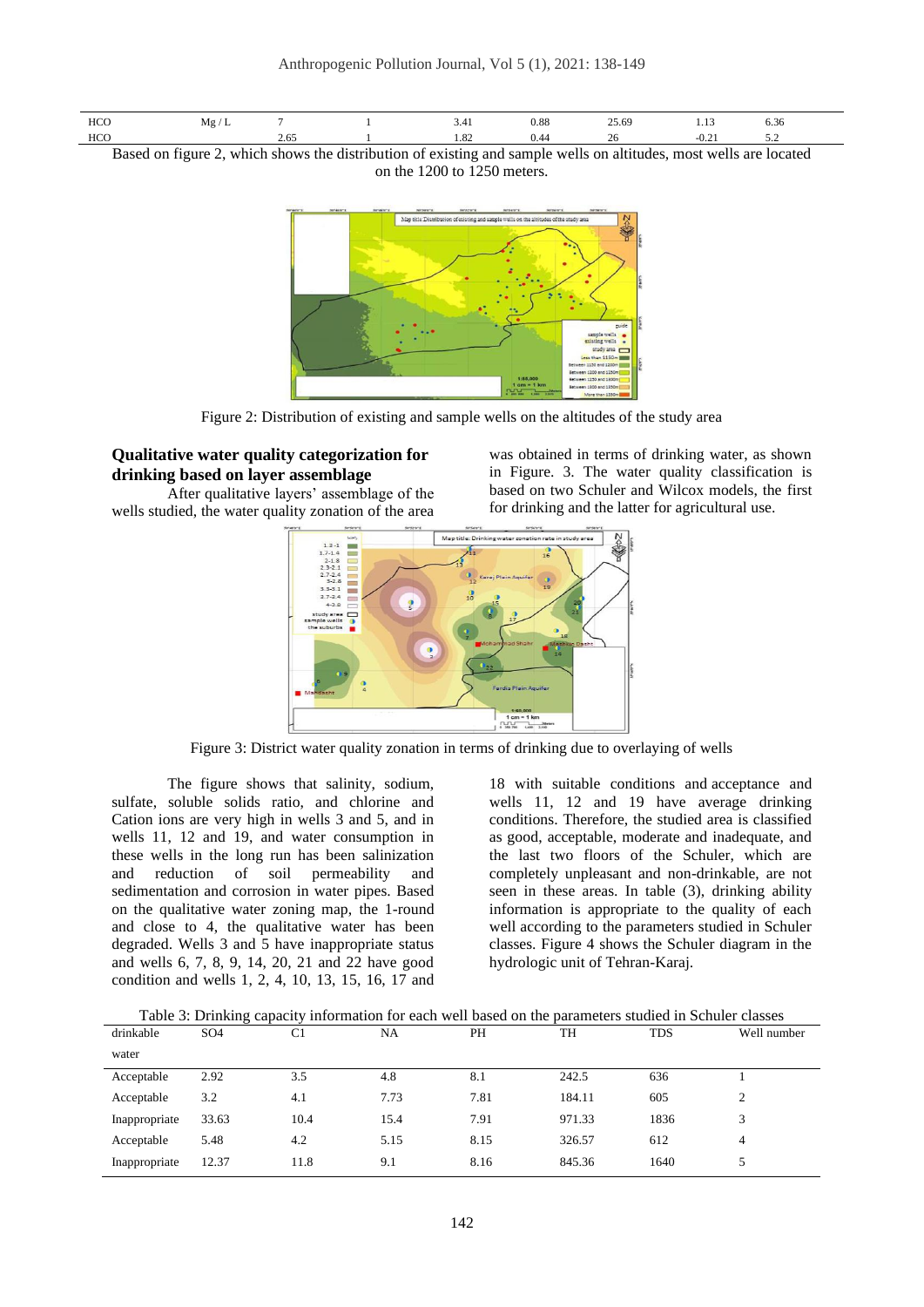| Good       | 0.92 | 0.4          | 0.7   | 7.82 | 142.95 | 216 | 6      |
|------------|------|--------------|-------|------|--------|-----|--------|
| Good       | 2.1  | 0.8          | 1.15  | 8.24 | 193.81 | 258 | $\tau$ |
| Good       | 2.04 | 1.7          | 1.75  | 7.57 | 220.22 | 370 | 8      |
| Good       | 1.05 | 0.5          | 0.7   | 8.21 | 154.34 | 201 | 9      |
| Acceptable | 2.3  | 1.8          | 2.38  | 7.14 | 265.44 | 413 | 10     |
| Medium     | 5.33 | 5.2          | 10.65 | 8.55 | 134.33 | 776 | 11     |
| Medium     | 3.12 | 3.4          | 12.85 | 8.84 | 38.33  | 766 | 12     |
| Acceptable | 4.81 | 4.6          | 9.1   | 7.61 | 198.82 | 842 | 13     |
| Good       | 1.29 | 0.5          | 0.57  | 8.22 | 154.38 | 195 | 14     |
| Acceptable | 1.66 | 3.2          | 1.4   | 7.66 | 357.95 | 554 | 15     |
| Acceptable | 2.13 | 2.3          | 3.4   | 7.24 | 259.67 | 414 | 16     |
| Acceptable | 4.25 | 3.95         | 7.33  | 7.71 | 328.54 | 768 | 17     |
| Acceptable | 3.41 | 2.7          | 6.05  | 7.62 | 230.7  | 648 | 18     |
| Medium     | 3.14 | 3            | 12.09 | 7.58 | 76.38  | 980 | 19     |
| Good       | 1.25 | 0.3          | 0.86  | 7.82 | 165.32 | 242 | 20     |
| Good       | 2.41 | $\mathbf{1}$ | 2     | 8.18 | 179.13 | 328 | 21     |
| Good       | 1.84 | 1.7          | 0.6   | 7.52 | 248    | 311 | 22     |



Figure 4: Schuler diagram in Tehran-Karaj Hydrological Unit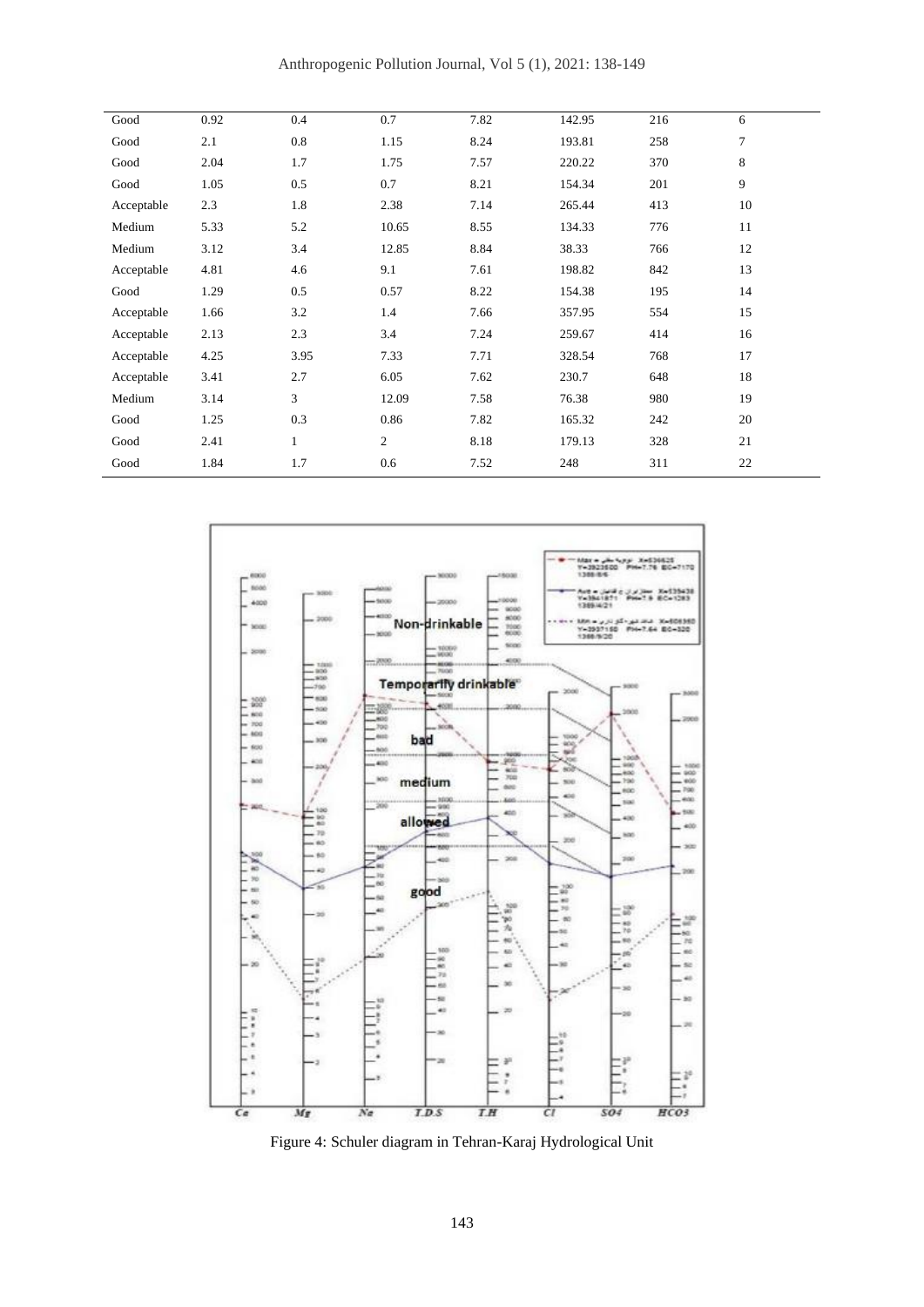In agriculture, water is recommended with low SAR. For classes on water classification for irrigation and agricultural applications, we can comment on the Wilcox table. Table 4 presents the classification of water quality for agricultural use by Wilcox method. In table (5), irrigation class information of each well is expressed based on the parameters studied in Wilcox classes. Figure 5 shows the Wilcox diagram of the Tehran-Karaj hydrologic unit. Figure 6 shows the qualitative

zoning of drinking water in the area according to the Wilcox classification, with classes of up to 2 salinities, up to 3 salty and up to 4 salty. In general, the larger the numbers of S and C indexers mean that salinity increases and becomes less suitable for farming. In the above classification, S represents the Sodium Absorption Rate or the sodium absorption ratio, and C represents the amount of conductivity (water conductivity).

| Table 4: Classification of Water Resources Quality for Agricultural Use by the Wilcox Method |  |
|----------------------------------------------------------------------------------------------|--|

| Approximation<br>0Ť<br>S.A.R | Class          |           |               | Approximation of | Class |           |               |
|------------------------------|----------------|-----------|---------------|------------------|-------|-----------|---------------|
| $0-10$                       | S1             | Small     | Great         | $0 - 250$        | C1    | Small     | Great         |
| $10-18$                      | S <sub>2</sub> | Medium    | Good          | 250-750          | C2    | Medium    | Good          |
| 18-26                        | S <sub>3</sub> | High      | Medium        | 750-2250         | C3    | High      | Medium        |
| 26-32                        | S4             | Very high | Inappropriate | 2250-5000        | C4    | Very high | Inappropriate |



Figure 5: Quality zonation of drinking water in the area by Wilcox classification

|  |  | Table 5: Irrigation class information for each well based on the parameters studied in the Wilcox classes |  |
|--|--|-----------------------------------------------------------------------------------------------------------|--|
|  |  |                                                                                                           |  |

| Manufacturer<br>type   | Agriculture                                                                     | Irrigation class | EC   | <b>SAR</b> | Well number    |
|------------------------|---------------------------------------------------------------------------------|------------------|------|------------|----------------|
| Dolomite lime          | Salty - Can be<br>used for farming                                              | $C3-S1$          | 986  | 3.08       | 1              |
| Calcareous<br>dolomite | Salty - Can be<br>used for farming                                              | $C3-S2$          | 1121 | 5.68       | $\overline{c}$ |
| Dolomite lime          | salty<br>Very<br>$\overline{\phantom{a}}$<br>inappropriate for C4-S2<br>farming |                  | 3280 | 4.93       | 3              |
| Calcareous<br>dolomite | Salty - Can be<br>used for farming<br>salty<br>Very<br>$\sim$                   | $C3-S1$          | 1200 | 2.84       | $\overline{4}$ |
| Dolomite lime          | inappropriate for C4-S1<br>farming                                              |                  | 2530 | 3.12       | 5              |
| Dolomite lime          | Slightly<br>salty-<br>suitable<br>for<br>farming                                | $C2-S1$          | 362  | 0.58       | 6              |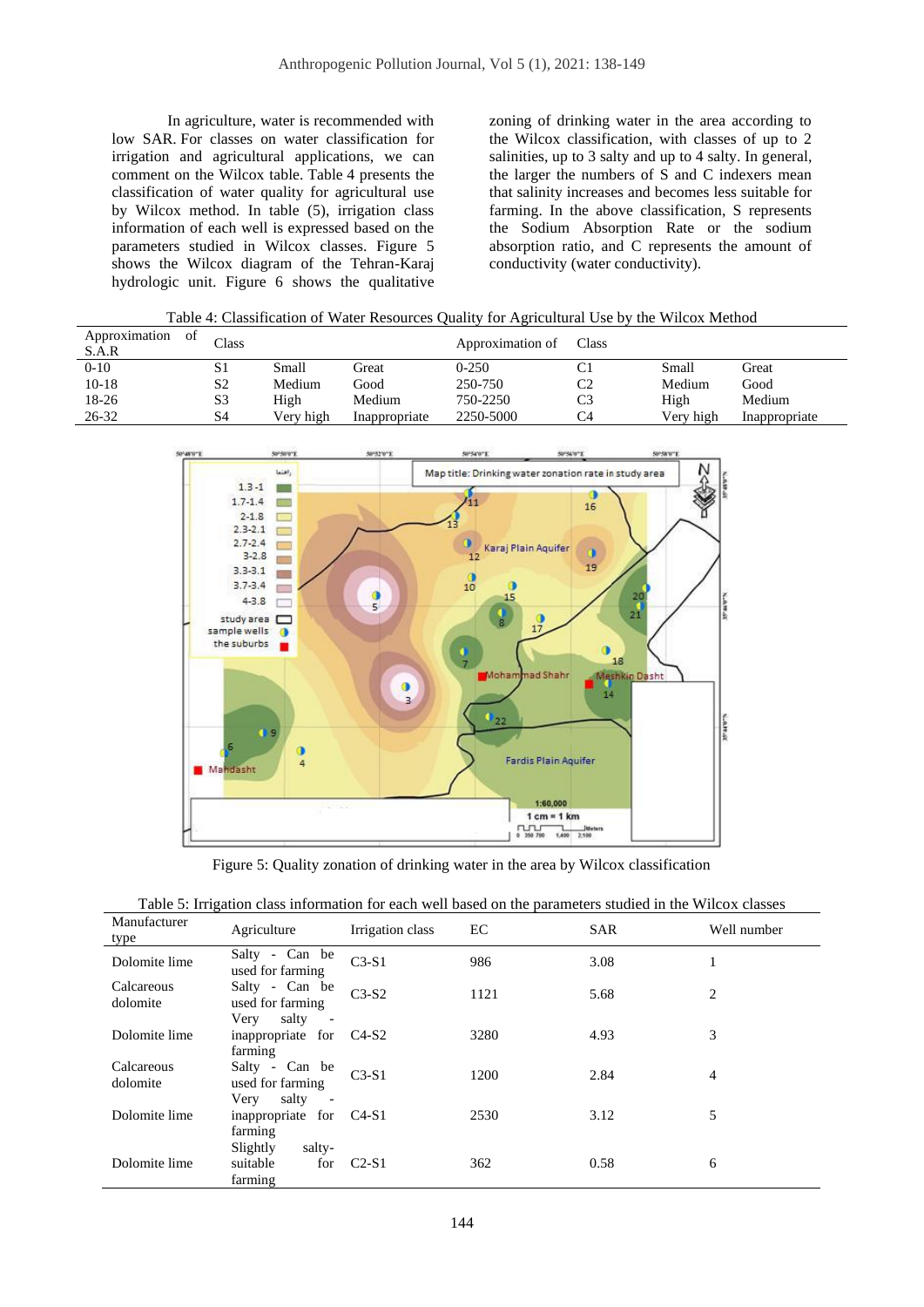| Calcareous             | Slightly<br>salty-                    |         |      |       |    |
|------------------------|---------------------------------------|---------|------|-------|----|
| dolomite               | suitable<br>for                       | $C2-S1$ | 517  | 0.82  | 7  |
|                        | farming                               |         |      |       |    |
| Calcareous             | Slightly<br>salty-                    |         |      |       |    |
| dolomite               | suitable<br>for                       | $C2-S1$ | 596  | 1.18  | 8  |
|                        | farming                               |         |      |       |    |
|                        | Slightly<br>salty-                    |         |      |       |    |
| Dolomite lime          | suitable<br>for                       | $C2-S1$ | 360  | 0.56  | 9  |
|                        | farming                               |         |      |       |    |
| Dolomite               | Salty - Can be                        | $C3-S1$ | 765  | 1.46  | 10 |
|                        | used for farming                      |         |      |       |    |
| Calcareous             | Salty - Can be                        | $C3-S2$ | 1412 | 9.17  | 11 |
| dolomite               | used for farming                      |         |      |       |    |
| Calcareous             | salty<br>Very                         |         |      |       |    |
| dolomite               | inappropriate for                     | $C3-S4$ | 1344 | 20.71 | 12 |
|                        | farming                               |         |      |       |    |
| Dolomite lime          | Salty - Can be<br>used for farming    | $C3-S2$ | 1322 | 6.44  | 13 |
|                        |                                       |         |      |       |    |
| Dolomite lime          | Slightly<br>salty-<br>suitable<br>for | $C2-S1$ | 355  | 0.46  | 14 |
|                        | farming                               |         |      |       |    |
|                        | Slightly<br>salty-                    |         |      |       |    |
| Dolomite lime          | suitable<br>for                       | $C3-S1$ | 868  | 0.74  | 15 |
|                        | farming                               |         |      |       |    |
|                        | Slightly<br>salty-                    |         |      |       |    |
| Calcareous             | suitable<br>for                       | $C3-S1$ | 782  | 2.1   | 16 |
| dolomite               | farming                               |         |      |       |    |
|                        | salty-<br>Slightly                    |         |      |       |    |
| Calcareous             | suitable<br>for                       | $C3-S1$ | 1372 | 4.04  | 17 |
| dolomite               | farming                               |         |      |       |    |
|                        | Slightly<br>salty-                    |         |      |       |    |
| Calcareous<br>dolomite | suitable<br>for                       | $C3-S1$ | 1014 | 3.97  | 18 |
|                        | farming                               |         |      |       |    |
|                        | Slightly<br>salty-                    |         |      |       |    |
| Dolomite               | suitable<br>for                       | $C3-S3$ | 1482 | 14.7  | 19 |
|                        | farming                               |         |      |       |    |
|                        | Slightly<br>salty-                    |         |      |       |    |
| Dolomite lime          | suitable<br>for                       | $C2-S1$ | 401  | 0.67  | 20 |
|                        | farming                               |         |      |       |    |
| Calcareous             | Slightly<br>salty-                    |         |      |       |    |
| dolomite               | suitable<br>for                       | $C2-S1$ | 586  | 1.49  | 21 |
|                        | farming                               |         |      |       |    |
|                        | Slightly<br>salty-                    |         |      |       |    |
| Dolomite lime          | suitable<br>for                       | $C2-S1$ | 458  | 0.38  | 22 |
|                        | farming                               |         |      |       |    |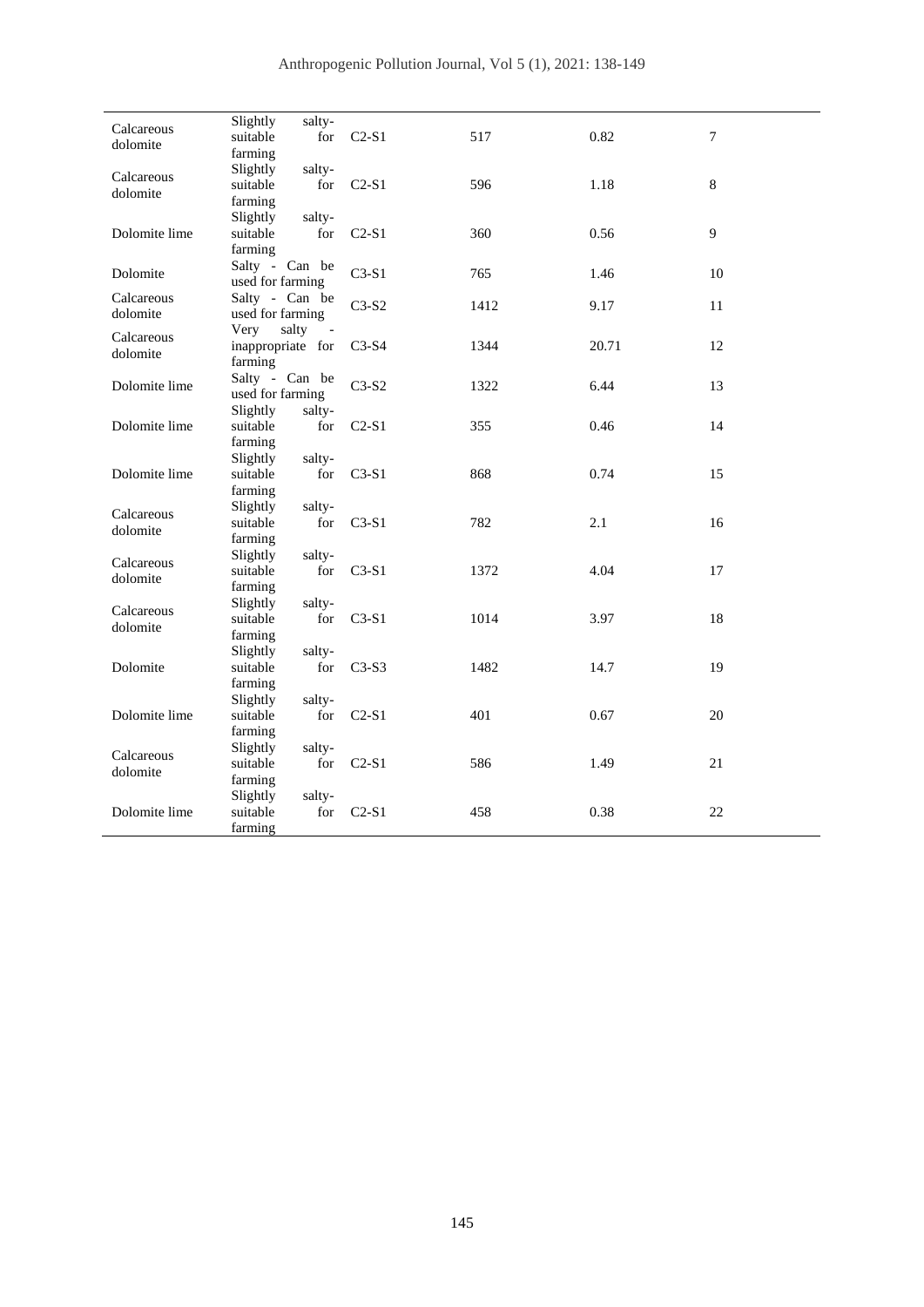

gure 6: Wilcox Hydrological Unit Tehran-Karaj

#### **Finding source of contamination sample wells in the study area**

The chemical quality of water is due to the presence of hardened ions, and in particular the water-soluble Cations and soluble anions and the total water-soluble solids (TDS) and toxins and organic compounds and toxic and rare elements, which for each of them in drinking water, specified values and the desired and maximum standard are set. One of the most abundant ions is water hardness. Chlorine and sulfate were studied in order to determine the source of contamination in the region. Among the chemical formers, chloride is first and secondarily sulfates as a tracer in determining the source of contamination.

The reason for the increase of sulfate in wells number 3 and 5 can be attributed to acidic atmospheric deposition and sulfate fertilizers that were transferred to the soil through rainwater and increased soil acidity and water content. The level of magnesium in groundwater is less than the standard level. Probably the reason for the relative increase of its concentration in parts of the area (well 13) is related to the geological structure of that area. The results of nitrate and fluoride measurements in the wells indicated that the nitrate content was less than the standard values (50 mg / L). The highest and lowest nitrate levels were found to be 35 mg / L and 4 mg / L, respectively, which was lower than the standard values. It was also observed that nitrate content in the measured seasons did not change much. This is due to the provision of drinking water from the groundwater resources, which are almost constant quality. Therefore, it can be concluded that drinking water in the region is in a good condition in terms of the presence of a dangerous substance in nitrate and can be safely used for drinking. In the case of fluoride, the highest and lowest mg / L were 0.79

and 0.0. Also, the amount of fluoride measured in most cases is in amounts below the minimum standard. Considering the standard level of fluoride in drinking water is equal  $(0.75-1.5 \text{ mg } / \text{ L})$ , Therefore, it is observed that drinking water in the region is suitable for the use of fluoride for drinking. In the case of nitrate, it should be noted that most groundwater does not have the problem of nitrate. In the most ideal conditions, the concentration of nitrate should be zero, but in the current standards, the maximum concentration is 45 mg / L. From this perspective, drinking water in the Karaj distribution system has no serious problem in terms of the presence of nitrates. The highest anionic contamination including nitrate is related to southwest and northwest of Mohammad Shahr, and to northeast is added anionic contamination, which can be attributed to the increasing concentration of human population and green space in these areas. In turn, it increases fertilizer use and increases sewage production. Because of the high solubility of nitrate and the absence of a special process for its precipitation, it has been transferred to the slope of groundwater and its concentration in the end sections of the plain has remained almost constant. In wells Number 3 and 5, nitrate concentrations are higher than the rest of the wells. In the case of nitrate in these wells, it is more than international agricultural standard. The main reason for this is the use of nitrate fertilizers including phosphate nitrate and micronutrient fertilizer, which includes AKEPM urea fertilizer, macro-microcrystalline fertilizers and crystalline fertilizer in farmland. Also, the presence of gravel-sandy and sandy-clay soils in the area on the one hand and the nonobservance of the safety of drinking wells on the other hand and high nitrate transport and increasing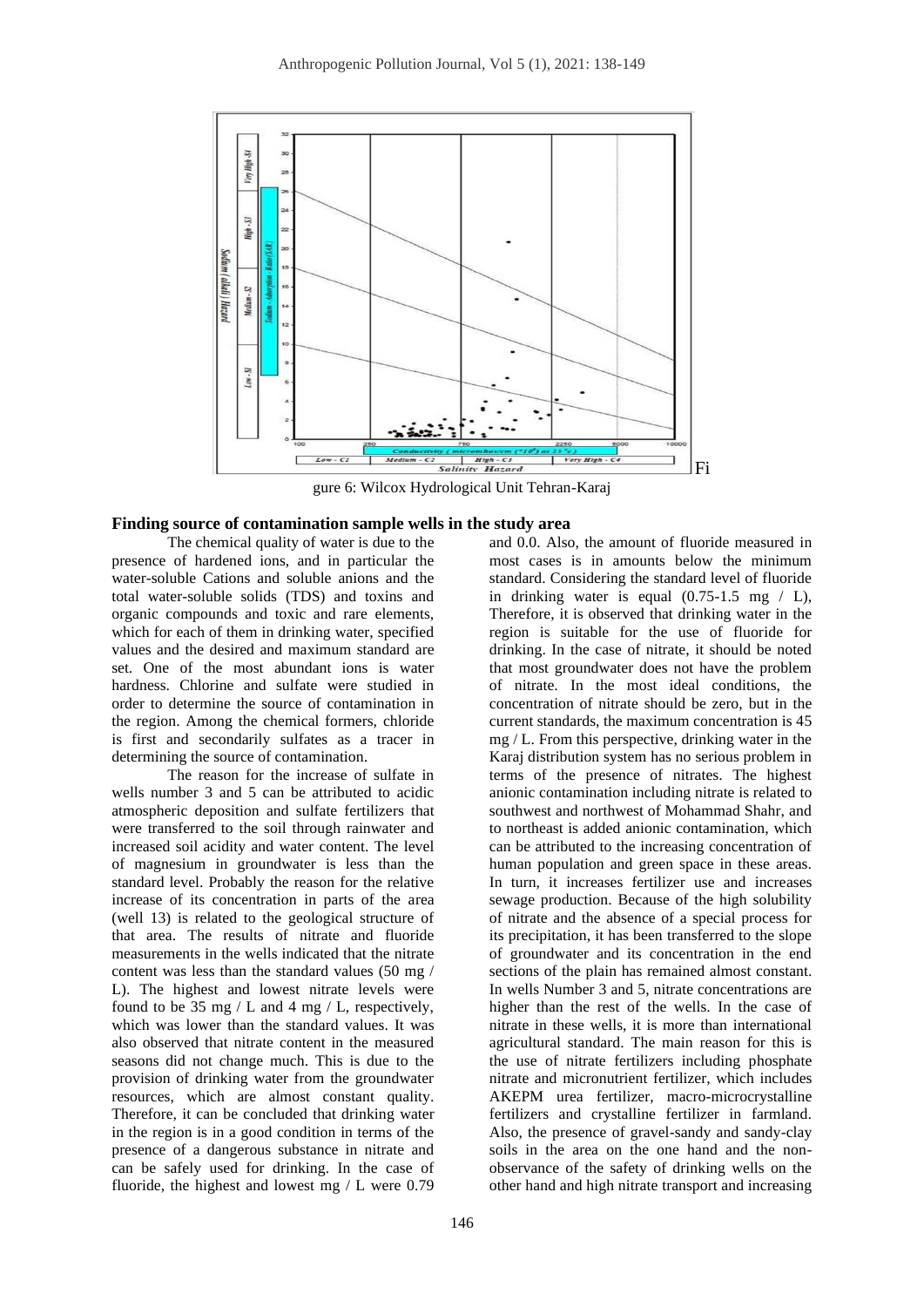the amount of watering and transferring the ion to groundwater contributes to water pollution is in these areas. Also, the inclination of pollutants to the well, the depth of excavated wells for irrigation of green space and the use of absorption wells for the disposal of domestic sewage are other factors contributing to the amount of pollution in these wells. On the other hand, the amount of nitrite ion in water in most of the wells studied is from the recommended low-level standard values. The reason for this can be the instability of this ion and its rapid conversion into nature to nitrate ions. The high concentration of nitrate ion while the low nitrite ion concentration is indicative of the fact that the contamination has not occurred recently, but this increase has taken place over many years, if this control is not carried out, this process continues. By observing the wells studied in the area, wells 3 and 5 with TDS above 1500 were found to be over-permitted. The use of salt in winter for melting ice and snow on roads and urban roads is an effective factor in increasing groundwater TDS, and the change in TDS affects the chemical quality of water, such as hardness and corrosive. The results of heavy metals concentration showed that the concentration of heavy metals is lower than the limit. Therefore, the irrigation water resources of the wells in the region are reliable sources for heavy metals. For various reasons, such as the lack of industries in the region, geological composition of the area, the reduction of urban wastewater influx into water resources, geographical conditions and environment governing the regions are not subject to heavy metal contamination. Gain et al. research showed that heavy metal concentrations change over time, and wells in one place can be widely distributed in different concentrations of metals. In fact, the concentration of heavy metals in the wells associated with the location and the depth of the wells is higher in the shallow wells in specific

geological areas. Qualitative parametric electrical conductivity is easily measured and represents the average qualitative characteristics of water resources. Therefore, measurement and trend of changes and its review are of particular importance. Usually, water resources are divided into 6 classes in terms of electrical conductivity (EC), which are studied in 3 wells (the electrical conductivity is between 250 and 750 mm / cm), relatively sweetness (the electrical conductivity is between 750 and 2250 micromoles per cm) and salty (the electrical conductivity is between 5000 and 10,000 micron microseconds per cm). Wells 3 and 5 are among salty waters that are used in terms of farming patterns and agricultural desertification plans. Changes in electrical conductivity, chlorine, sodium and soluble solids in 3 and 5 wells are increasing due to the movement of the hydraulic gradient from east to west of the region and the probability of a sedimentary deposit containing evaporative sediments that elevates the foothills in the central regions and creates the conditions of capillarity, namely capillary properties and inverse motion of salts from the lower layers to the surface of the earth, and the scouring of minerals to the lower layers and underlying aquifers, has a significant effect on the increase of mineral contents. In the wells 6, 7, 8, 9, 14, 20, 21, and 22, the further formation of Eocene rocks and green rocks as a geochemical purifier is considered as a local effective factor in reducing the solute concentration of these wells and the existence of calcareous masses and Marly in the southern map of wells 3 and 5 as a factor contributing to the increasing difficulty of water resources in the wells of this central part of the study area. Certainly, at the time of increasing the utilization of these resources, the introduction of contaminated tiles to Marlian lime layers increases the hardness of these sources of water. Figure 7 shows the location of wells in the sampled case for land use.



Figure 7: shows the location of wells in the sampled case for land use

#### **4. Discussion**

According to the monitoring and quality maps prepared from the study area, electrical conductivity increases in the center of the region, or in the west of Mohammad Shahr. Accordingly, the groundwater resources of this area are part of salty water, but the rest of the wells are suitable and sanitary waters. The electrical conductivity will largely follow the discharge rate. Therefore, in order to prevent undesirable aquifer, control of the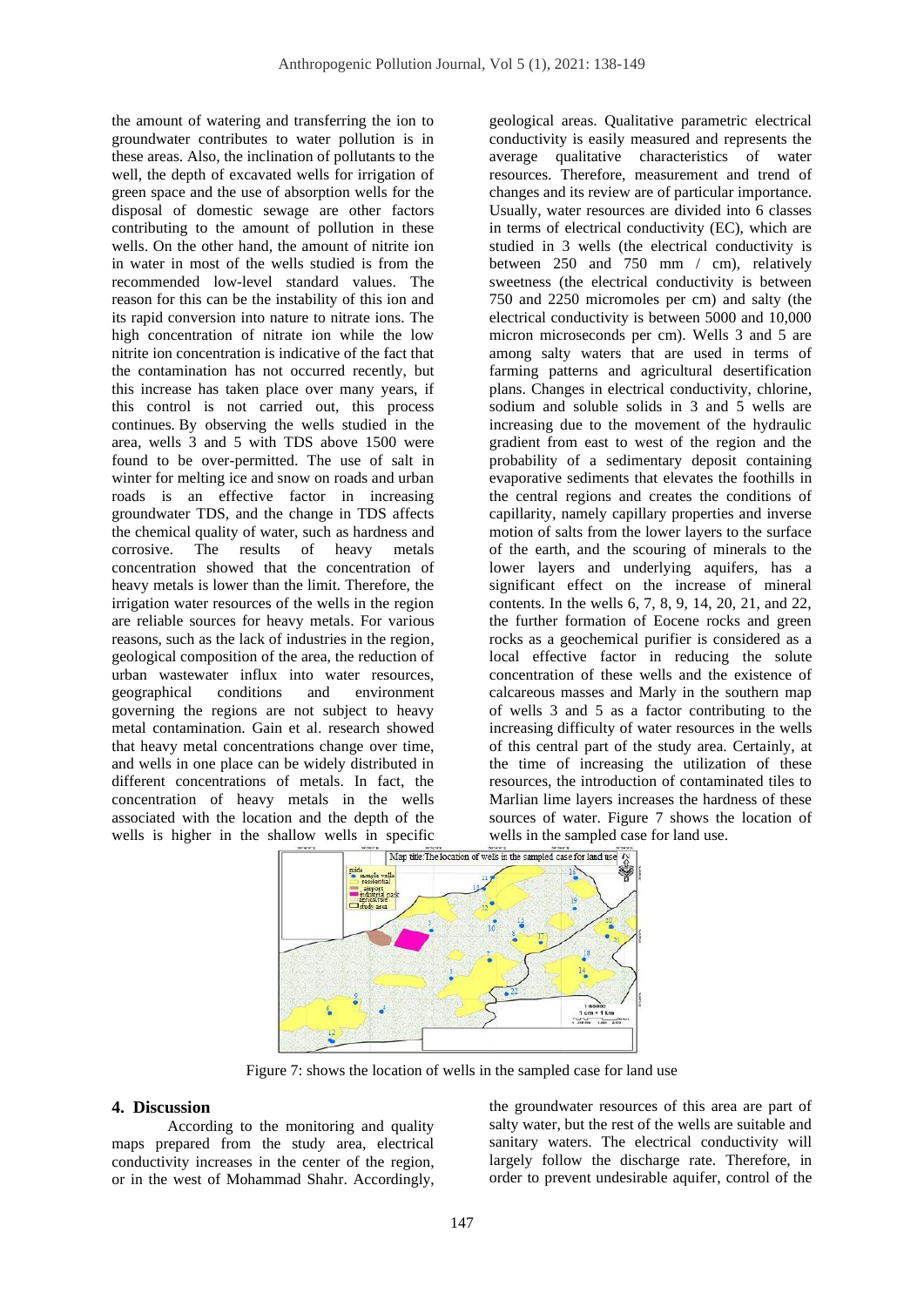level of productivity is necessary for aquifer management. The study area under consideration, regarding the hydrological conditions, is both qualitatively and quantitatively encountered with serious limitations, but because of the model and position of the bedrock, the geological conditions of the West and the East with the center of the region are completely together which is different. The rocks of this region, in the west and east, are very spacious to the surface of the earth, but as we approach the center, the rock is raised up so that it is near the earth's surface. The wells of the center are in poor condition and the depth of the excavated wells is lower, which is good at the beginning of the digging, but it does not last long that the wells are dry and deserted. In addition to the condition of the land and the status of the rock of the area and the loss of texture due to the low opportunity and distance from the origin of erosion to the site of sedimentation and the lack of expansion of sediment transport zones, it decreases the thickness of alluvial deposits, and in this situation the formation of safe aquifers in the plain with restrictions faced. Due to the warm and dry climatic conditions of this zone in warm seasons and due to the conditions of capillarity of underground water (due to the high rock floor), the fine porosity of the vacuum and fine-grained pore passes in the direction opposite to the force of gravity and when rising to the surface of the earth, it raises itself and causes dandruff. The next limitation in this region is due to geological conditions. The geological formations of this plain with evaporative deposits (gypsum-marly) cause atmospheric precipitation to be solved in these areas and to inject into the layers of the earth as a solution and under groundwater quality of this area is highly discharged and increases the electrical conductivity and hardness of the water in this range.

Similar research has been done to determine the groundwater quality by (Sadeghi Aghdam., et al., 2019- Atefeh, et al., 2016) which shows that the type of land use is directly related to water quality parameters.

## **5. Conclusion**

The main factors contributing to water wells in the area include the following:

- Use of chemical fertilizers in agricultural lands according to the extent of green space, gardens and existing parks
- Household sewage and lack of sewage network and refinery in the region
- Surface runoff due to the lack of engineering and sanitary network for the disposal of surface water and sewage from agricultural, industrial and urban

Solving a considerable amount of minerals during the passage of surface water from the earth's layers and other factors such as the topographic state and the slope of the study area, the geological structure, the lack of a proper distance between the wells of the water and the wells of the sewage and their health care in some areas, the depth of the well, the old texture of the area.

#### **Therefore, it is suggested that the following should be implemented:**

- Use of higher irrigation methods such as pressure irrigation
- Land test to determine the real needs of the green space of the area to the fertilizer
- Permitted and Standard Chemical Fertilizer Distribution
- National and provincial standard setting
- Use of environmentally friendly chemical fertilizers

Considering that the western and eastern parts of the region have a better quality status than the central part, it is better to concentrate digging and operations in these areas. Considering the geological and hydrogeological characteristics such as the noticeable thickness of alluvium, suitable drainage and the proper quality of the West and East and the proximity to the source of water, in order to meet the needs of the region in the short term, the northern and southern limits of Mohammad Shahr and MeshkinDasht and East of Mahdashtit is proposed to extract water from selected wells for drinking.

## **6. Conflict of interest**

The authors declare that they have no conflict of interest.

## **References**

- Atefeh ,M., Taghavi, L., Khani, MR., Bayati, A., Sayadi, M., (2016). Investigation of the quality of drinking water wells in Lavasan-e Kouchak district. J.Env. Sci. Tech., Vol 18, No.3, 53- 66.
- Atikul Islam, M., Zahid, A., Rahman, M.M., Rahman, M.S., Islam, M.J., Akter, Y., Shammi, M., Bodrud-Doza, M. and Roy, B. (2017). Investigation of groundwater quality and its suitability for drinking and agricultural use in the South Center Part of the Coastal Region in Bangladesh. Expo. Health, 9, 27–41. doi:10.1007/s12403-016-0220-z.
- Azarin et al, (2017). Survey of underground water quality in Dehgolan suburb of Sanandaj for irrigation and drinking in GIS environment, Sanandaj University Journal, 10-15.1 (2).
- Babiker, I.S. and Mohamed, M.A.A. (2014) Groundwater quality assessment using GIS, the